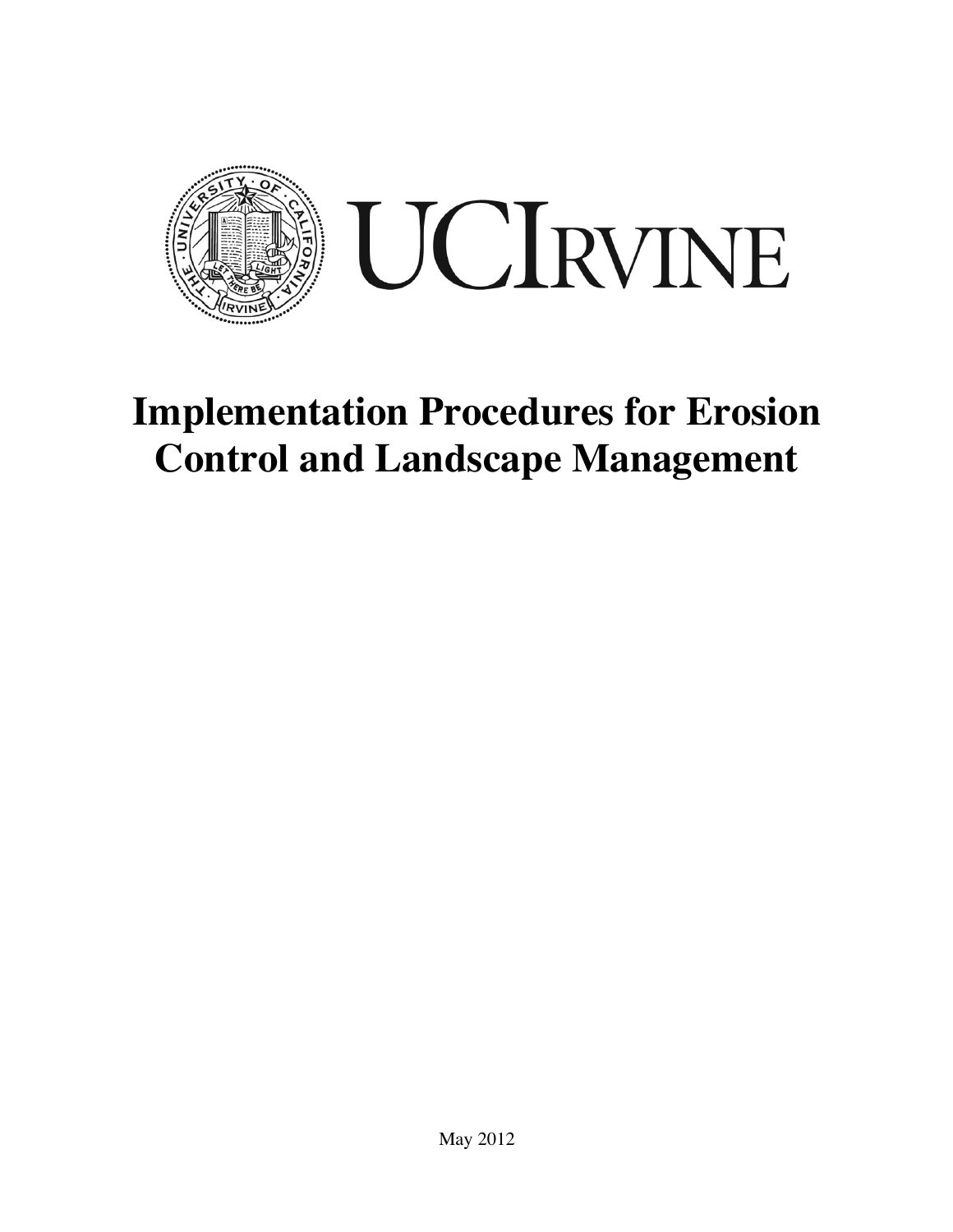# UNIVERSITY OF CALIFO RNIA, IRVINE Facilities Management 201 INTERIM OFFICE BUILDING • IRVINE, CA 92697-5444 FAX : 949/824 - 1744

# **1. Introduction**:

These Implementation Procedures for the Green and Gold Plan reflect the current management practices in place at UC Irvine for the ongoing maintenance of landscaping and other open space areas on the campus. The protocols included in this document are implemented at all properties under the management of the UC Irvine campus. UCI buildings and grounds staff, contractors, and other stakeholders within the University community work in collaboration to ensure implementation of environmental best practices on UCI campus properties.

# **2. Scope**

This document applies to all open space areas managed by the UC Irvine campus including all landscaped areas, native open space areas, and unimproved open space areas on the campus.

# **3. Plan Goals**

The Green and Gold Plan provides the overall strategy and goals for landscape and open space planning and management for the UCI Campus. The intent of these implementation procedures is to provide implementation strategies and best practices that support the achievement of the Green and Gold Plan goals as listed below.

- Manage UCI landscape and open space resources sustainably and provide for long term conservation of resources: energy, water, labor, and reduced production of green waste.
- Ensure that campus landscaping and open space provides the greatest functional value to the campus community to serve UCI's strategic academic goals consistent with comprehensive campus planning and design objectives.
- Implement sound landscape and open space management practices to preserve campus landscape assets and the environmental quality of UCI land resources.
- To meet the permit requirements stipulated in NPDES Phase II MS4 General Permit, Section F.5.f.9 -Pesticide, Herbicide, and Fertilizer Application and New Landscape Design and Maintenance Management

# **4. Quality Control Procedures:**

Quality control and quality assurance measures will be implemented as follows to ensure that Green and Gold Plan goals are achieved:

- 1. Annual reviews of building exterior and site management practices will take place to ensure ongoing compliance with these strategies. Successful ongoing implementation of each key element will be measured by the number of variations from the procedures which have been recorded or documented. It is the intent of UCI to minimize the number of variations that take place each year, and that each variation will be documented and used to improve the program.
- 2. Specific performance metrics for erosion control and landscape management have been identified and are associated directly with the implementation procedures described below.

# **5. Responsible Parties:**

Responsibility for the overall implementation, quality control, and evaluation of these strategies rests with: UCI Assistant Director of Buildings and Grounds Facilities Management (949) 824-5444

**1 |** UCI Erosion Control and Landscape Management Plan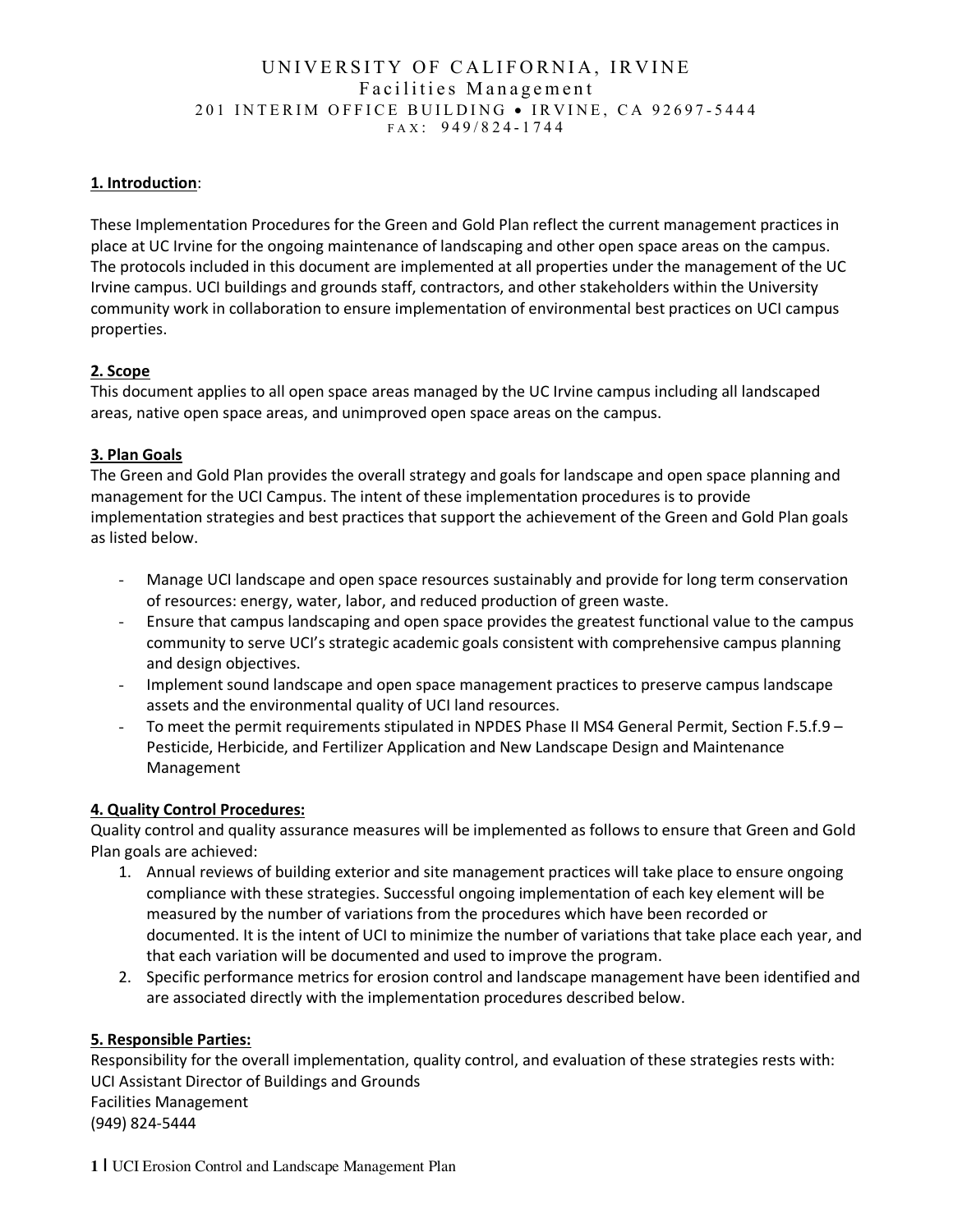# UNIVERSITY OF CALIFO RNIA, IRVINE Facilities Management 201 INTERIM OFFICE BUILDING • IRVINE, CA 92697-5444 FAX : 949/824 - 1744

# **Erosion Control Procedures**

#### **I. Site Erosion Control**

### **A. Ongoing Site Erosion Control Measures and Guidance for Implementation**

#### **Ongoing Landscape Operations**

- Perform site checks every four months to assess potential problems such as standing water, erosion, or sedimentation.
- All problems or potential problems will be identified for corrective action.
- Current practices and methods utilized at UCI for ongoing landscape operations include soil stabilization techniques (permanent vegetation maintained onsite to stabilize soil and prevent runoff, temporary and permanent seeding, mulching) and structural controls (dikes, silt fencing, sediment traps and basins) as appropriate to the specific landscape area and site.

#### **Major Rainfall Events**

- Inspect grounds for standing water and drainage problems following major rainfall events.
- Inspect storm sewers during major rainfall for evidence of sedimentation.

#### B. **Performance Metrics and Quantitative Thresholds**

- a. The erosion control practices identified in this document shall apply to all properties under the management of UC Irvine.
- b. Performance will be measured and evaluated by semi-annual inspections of the campus, conducted by the campus grounds staff; findings will be recorded and reported to the responsible party.

#### C. **Responsible Party**

a. Responsibility for the overall implementation, quality control, and evaluation of erosion & sedimentation control strategies rests with:

UCI Assistant Director of Buildings and Grounds

Facilities Management

(949) 824-5444

# D. **Quality Assurance / Quality Control Processes**

a. In addition to semi-annual reporting as described above, the responsible party will perform an annual review of E&SC practices and campus-wide grounds inspection. The responsible party will meet with relevant staff to review practices and discuss opportunities for improvement.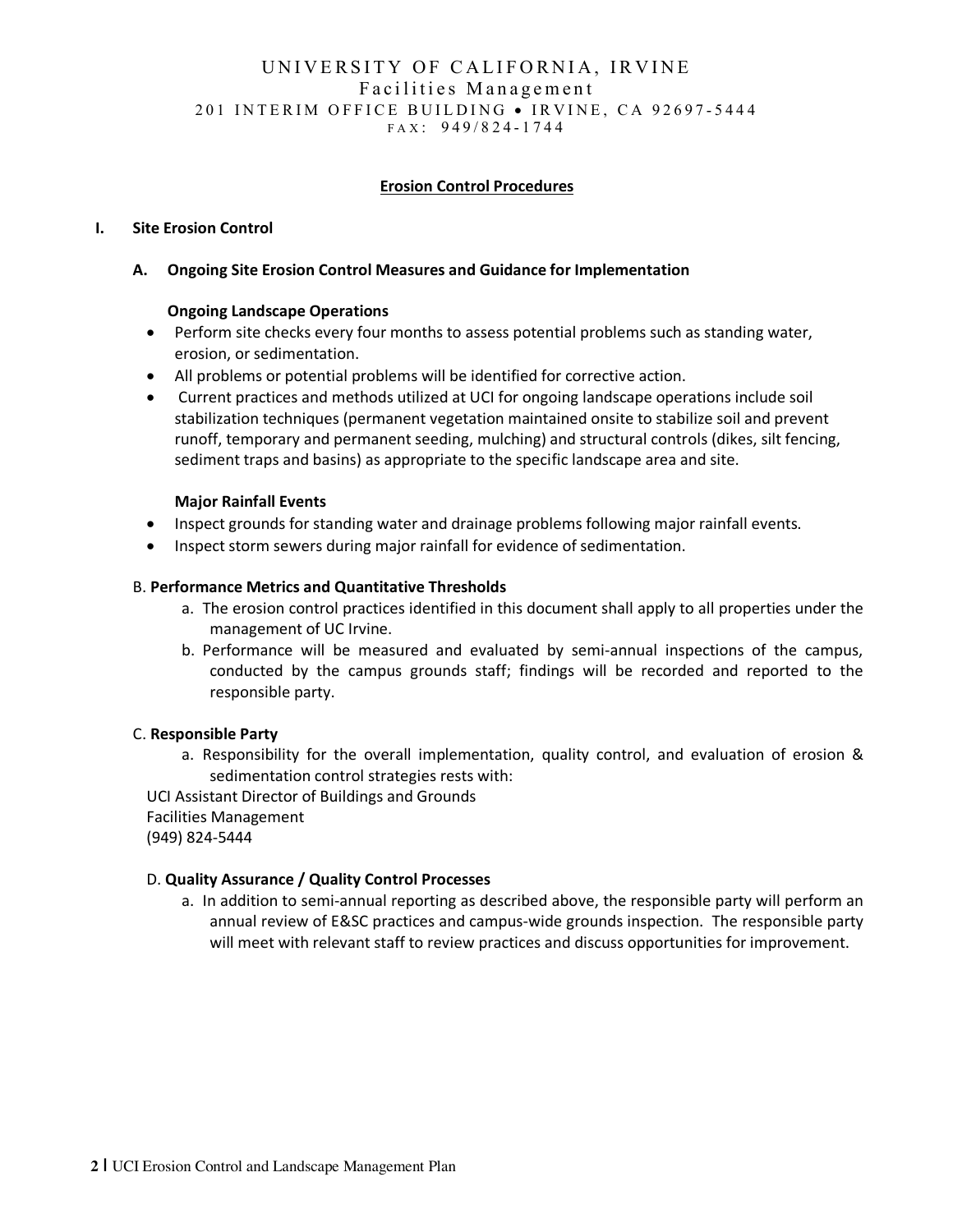# UNIVERSITY OF CALIFO RNIA, IRVINE Facilities Management 201 INTERIM OFFICE BUILDING • IRVINE, CA 92697-5444 FAX : 949/824 - 1744

### **Site Landscape Management**

#### **A. Landscape Waste**

All landscape waste generated at UCI will be collected and processed into mulch or compost either on-campus or through third-party vendors for reuse. No landscape waste will be disposed of via landfill or incineration.

To minimize the generation of landscape waste, UCI limits excessive and unnecessary pruning of shrubs and trees. Pruning is limited and applied as necessary to make structural or safety corrections if needed to maintain natural growth patterns. Hedging, topping, and shearing of landscape plants into formal shapes encourage excessive new growth and is generally discouraged on campus. Where applicable, UCI uses sound arboriculture practices and pruning techniques applied during the proper season to promote healthier plants and also reduce suckering and stabilize growth. As noted above, materials removed from woody , trees, and shrubs are composted on-site or off-site

# **B. Fertilizer Use**

UCI utilizes reclaimed water for irrigation across the campus; Due to the high nitrogen content of this irrigation water, fertilizer is rarely used, generally limited to establishing new plantings during the first 90-days of plant establishment. UCI employs shredded or chipped plant materials with an appropriately high wood content as a mulch cover over the soil in planting beds and other exposed soil areas in the landscape. Mulch insulates plant roots, reduce weeds, minimize water loss, and control erosion, dust, and mud problems. Decomposition of mulch improves the condition of the soil and adds nutrients to the plants. Wherever feasible, UCI selects native and drought tolerant plant materials that do not require excessive use of fertilizers as the first step in controlling fertilizer use. When fertilizer is applied the following procedures are implemented.

- UCI grounds staff is trained to apply fertilization using the correct application rates and timing for each targeted plant species to avoid excessive plant growth, diminish the potential for runoff and water quality impacts, and promote healthy, disease, and pest resistant plants.
- UCI grounds staff are trained to use slow-release and organic-based formulas based on plant nutrient needs. This will reduce excessive growth that increases the need for pruning and mowing. UCI uses organic based fertilizers that are incorporated into the soil within planting beds to avoid runoff. A list of approved fertilizer types are listed below. MSDS sheets are made available upon request (see Responsible Party at the conclusion of this section).
- Use of native and climate appropriate plants (reduce water usage and fertilization) for decorative landscape applications.
- Keep clippings and leaves away from waterways and out of street using mulching, composting or landfilling.
- Preventing application of fertilizers when two or more consecutive days with greater than 50% chance of rainfall are predicted by NOAA.
- Limiting or eliminating the use of fertilizers, including prohibiting application within five feet of pavement, 25 feet of a storm drain inlet, or 50 feet of a water body.